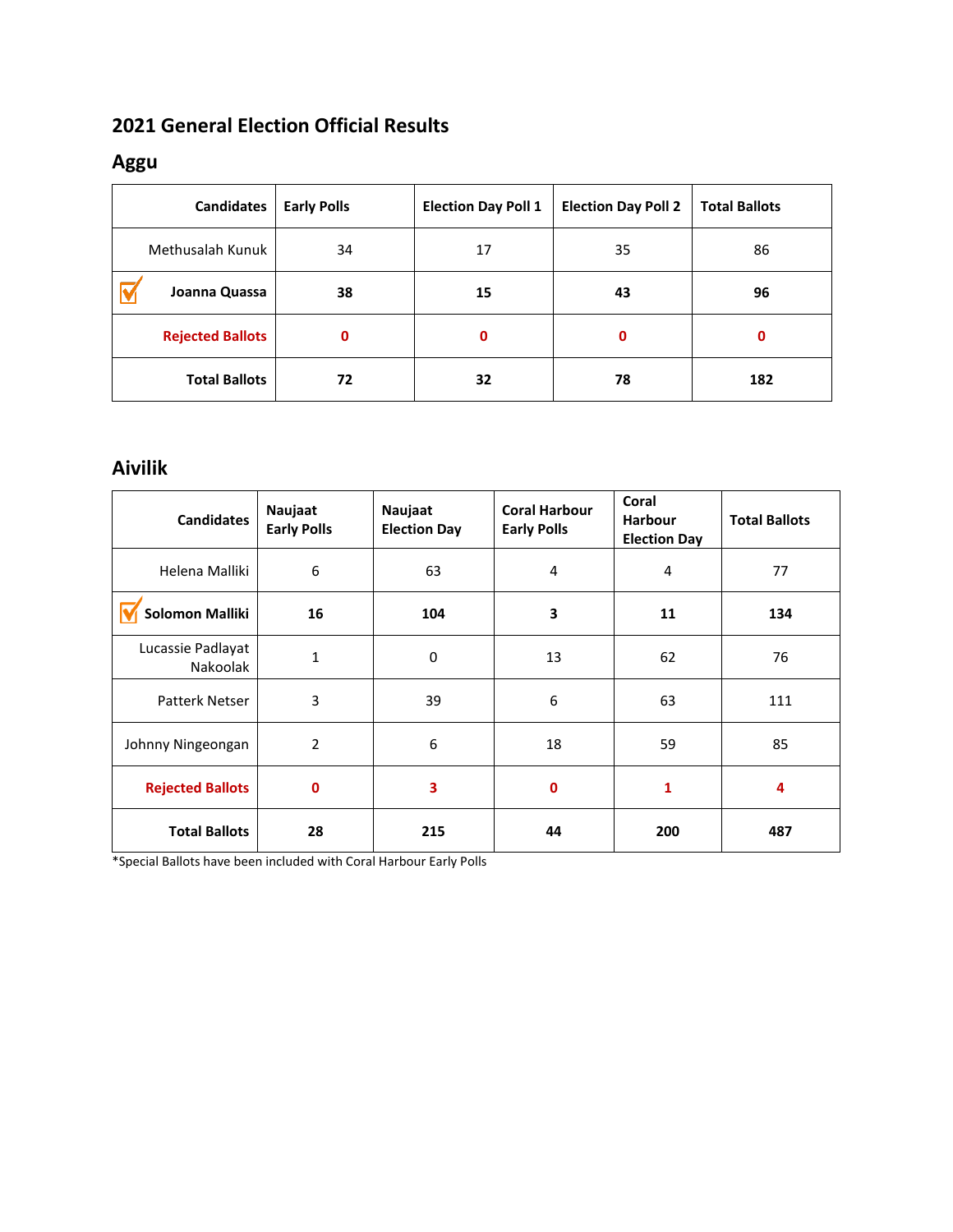### **Amittuq**

| <b>Candidates</b>       | Igloolik<br><b>Early Polls</b> | Igloolik<br><b>Election Day</b> | Sanirajak<br><b>Early Polls</b> | Sanirajak<br><b>Election Day</b> | <b>Total Ballots</b> |
|-------------------------|--------------------------------|---------------------------------|---------------------------------|----------------------------------|----------------------|
| Solomon Allurut         | 28                             | 26                              | 13                              | 100                              | 167                  |
| <b>Joelie Kaernerk</b>  | 33                             | 42                              | 14                              | 81                               | 170                  |
| <b>Rejected Ballots</b> | 0                              | 0                               | 0                               |                                  |                      |
| <b>Total Ballots</b>    | 61                             | 68                              | 27                              | 182                              | 338                  |

\*Special Ballots have been included with Igloolik Early Polls

### **Arviat North-Whale Cove**

| John Main | Acclaimed |
|-----------|-----------|
|-----------|-----------|

#### **Arviat South**

| Joe Savikataaq | Acclaimed |
|----------------|-----------|
|                |           |

#### **Baker Lake**

| <b>Candidates</b>                          | <b>Early Polls</b> | <b>Election Day Poll 1</b> | <b>Election Day Poll 2</b> | <b>Total Ballots</b> |
|--------------------------------------------|--------------------|----------------------------|----------------------------|----------------------|
| Elijah Amarook                             | 17                 | 32                         | 22                         | 71                   |
| Daniel Piryuaq                             | 16                 | 20                         | 12                         | 48                   |
| <b>Craig Atangalaaq</b><br><b>Simailak</b> | 93                 | 147                        | 87                         | 327                  |
| <b>Rejected Ballots</b>                    | 5                  | 1                          | 2                          | 8                    |
| <b>Total Ballots</b>                       | 131                | 200                        | 123                        | 454                  |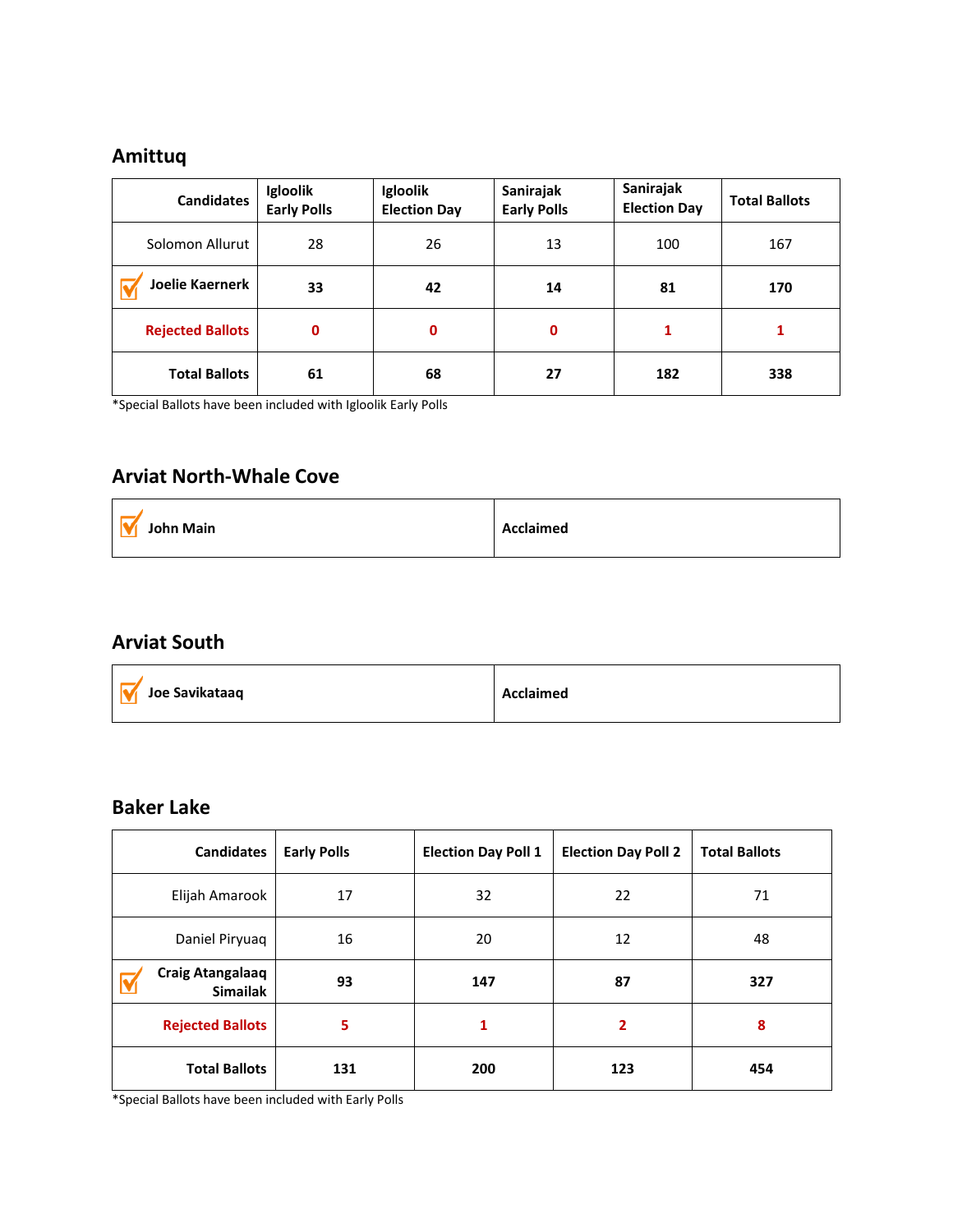## **Cambridge Bay**

| <b>Candidates</b>               | <b>Early Polls</b> | <b>Election Day</b><br>Poll 1 | <b>Election Day</b><br>Poll <sub>2</sub> | <b>Special</b><br><b>Ballots</b> | <b>Total Ballots</b> |
|---------------------------------|--------------------|-------------------------------|------------------------------------------|----------------------------------|----------------------|
| Jeannie Hakongak<br>Ehaloak     | 26                 | 116                           | 67                                       | 6                                | 215                  |
| Pamela<br><b>Hakongak Gross</b> | 23                 | 119                           | 74                                       | 8                                | 224                  |
| Peter Ohokak                    | 25                 | 114                           | 68                                       | 2                                | 209                  |
| <b>Rejected Ballots</b>         | 0                  | 0                             | 1                                        | 0                                |                      |
| <b>Total Ballots</b>            | 74                 | 349                           | 210                                      | 16                               | 649                  |

### **Gjoa Haven**

| <b>Candidates</b>       | <b>Early Polls</b> | <b>Election Day Poll 1</b> | <b>Election Day Poll 2</b> | <b>Total Ballots</b> |
|-------------------------|--------------------|----------------------------|----------------------------|----------------------|
| Allen Aglukkaq          | 6                  | 49                         | 34                         | 89                   |
| <b>Tony Akoak</b>       | 10                 | 79                         | 54                         | 143                  |
| Gregory A. Nahaglulik   | 1                  | 6                          | 7                          | 14                   |
| Paul Tunik Puqiqnak     | 9                  | 37                         | 31                         | 77                   |
| Veronica Ullulaq        | 3                  | 17                         | 16                         | 36                   |
| <b>Rejected Ballots</b> | $\mathbf 0$        | 1                          | $\overline{2}$             | 3                    |
| <b>Total Ballots</b>    | 29                 | 189                        | 144                        | 362                  |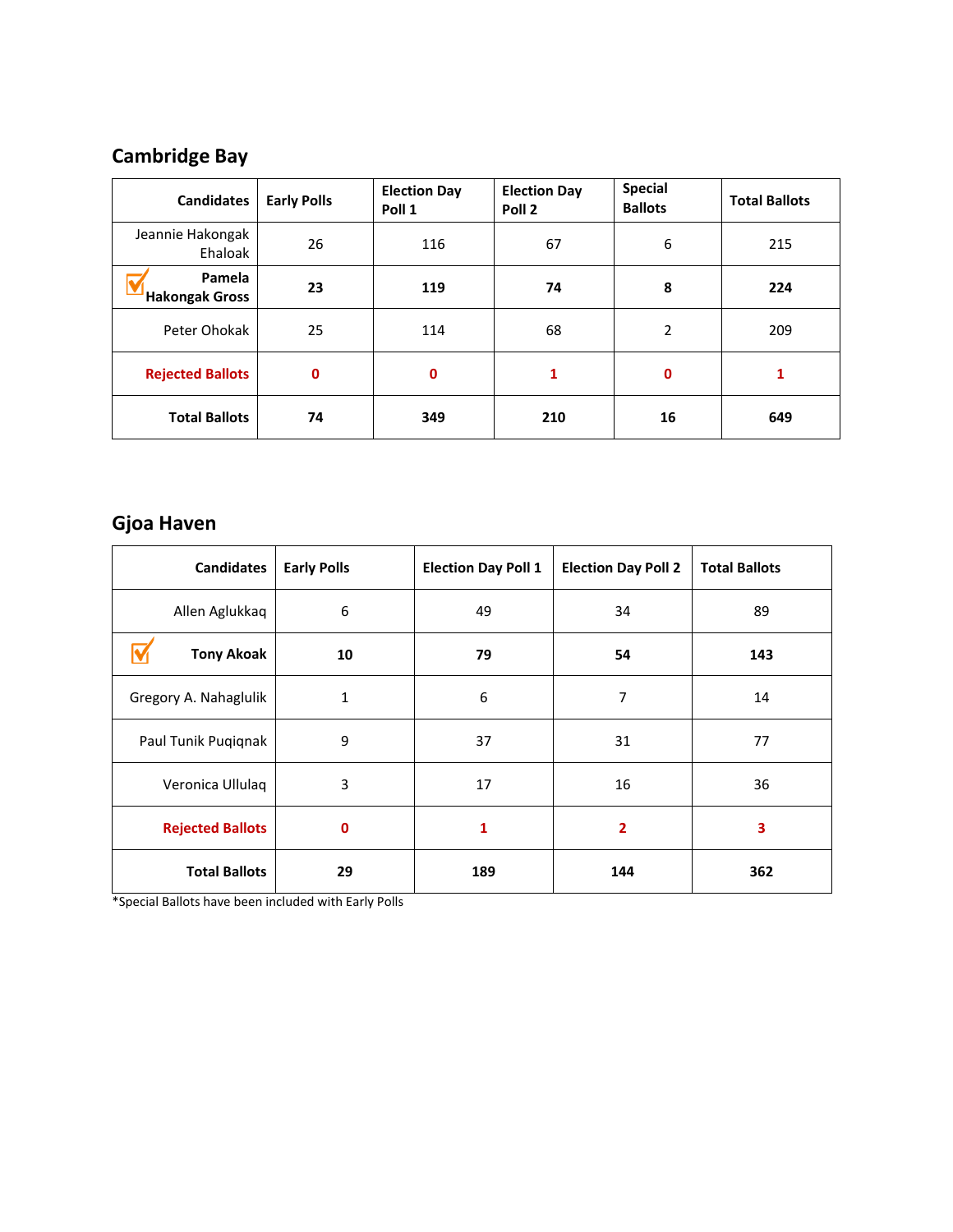#### **Hudson Bay**

| <b>Candidates</b>       | <b>Early Polls</b> | <b>Election Day</b> | <b>Total Ballots</b> |
|-------------------------|--------------------|---------------------|----------------------|
| Mick Appaqaq            | 23                 | 63                  | 86                   |
| Ronald Ladd             | 4                  | 4                   | 8                    |
| <b>Daniel Qavvik</b>    | 53                 | 174                 | 227                  |
| <b>Rejected Ballots</b> | 0                  | 3                   | 3                    |
| <b>Total Ballots</b>    | 80                 | 244                 | 324                  |

\*Special Ballots have been included with Early Polls

### **Iqaluit-Manirajak**

| <b>Candidates</b>       | <b>Early Polls</b> | <b>Election Day Poll 1</b> | <b>Election Day Poll 2</b> | <b>Total Ballots</b> |
|-------------------------|--------------------|----------------------------|----------------------------|----------------------|
| Joanasie Akumalik       | 45                 | 55                         | 62                         | 162                  |
| <b>Adam Lightstone</b>  | 109                | 105                        | 92                         | 306                  |
| <b>Rejected Ballots</b> | 2                  | $\mathbf 0$                | 0                          | 2                    |
| <b>Total Ballots</b>    | 156                | 160                        | 154                        | 470                  |

\*Special Ballots have been included with Early Polls

### **Iqaluit-Niaqunnguu**

| <b>Candidates</b>       | <b>Early Polls</b> | <b>Election Day Poll 1</b> | <b>Election Day Poll 2</b> | <b>Total Ballots</b> |
|-------------------------|--------------------|----------------------------|----------------------------|----------------------|
| P.J. Akeeagok           | 137                | 131                        | 136                        | 404                  |
| Noah Papatsie           | 8                  | 10                         | 3                          | 21                   |
| Dinos Tikivik           | 17                 | 15                         | 22                         | 54                   |
| <b>Rejected Ballots</b> | $\overline{2}$     | 1                          | $\overline{2}$             | 5                    |
| <b>Total Ballots</b>    | 164                | 157                        | 163                        | 484                  |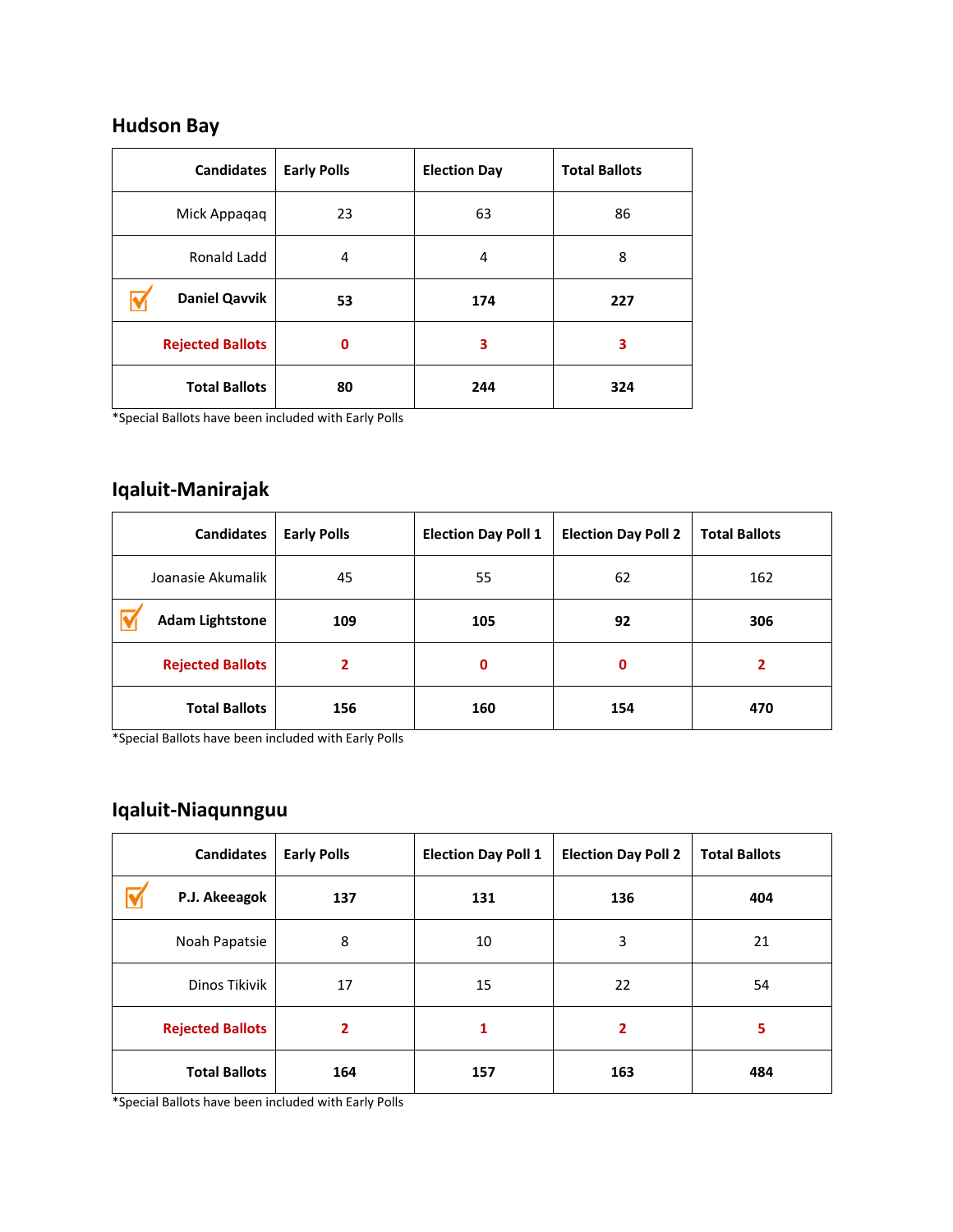### **Iqaluit-Sinaa**

| <b>Candidates</b>                   | <b>Early Polls</b> | <b>Election Day Poll 1</b> | <b>Election Day Poll 2</b> | <b>Total Ballots</b> |
|-------------------------------------|--------------------|----------------------------|----------------------------|----------------------|
| Christa Kunuk                       | 22                 | 25                         | 28                         | 75                   |
| Jeff Ungalaq Maurice                | 31                 | 31                         | 28                         | 90                   |
| Janet Pitsiulaaq<br><b>Brewster</b> | 29                 | 29                         | 39                         | 97                   |
| <b>Rejected Ballots</b>             | 1                  | 1                          | 0                          | 2                    |
| <b>Total Ballots</b>                | 83                 | 86                         | 95                         | 264                  |

\*Special Ballots have been included with Early Polls

### **Iqaluit-Tasiluk**

| <b>Candidates</b>             | <b>Early Polls</b> | <b>Election Day Poll 1</b><br><b>Election Day Poll 2</b> |     | <b>Total Ballots</b> |
|-------------------------------|--------------------|----------------------------------------------------------|-----|----------------------|
| James T. Arreak               | 41                 | 38<br>54                                                 |     | 133                  |
| <b>George Hickes</b>          | 112                | 72<br>81                                                 |     | 265                  |
| Jonathan Chul-Hee<br>Min Park | 10                 | 10                                                       | 21  | 41                   |
| Michael Salomonie             | 20                 | 22                                                       | 39  | 81                   |
| <b>Rejected Ballots</b>       | 0                  | 0                                                        | 0   |                      |
| <b>Total Ballots</b>          | 183                | 142                                                      | 195 | 520                  |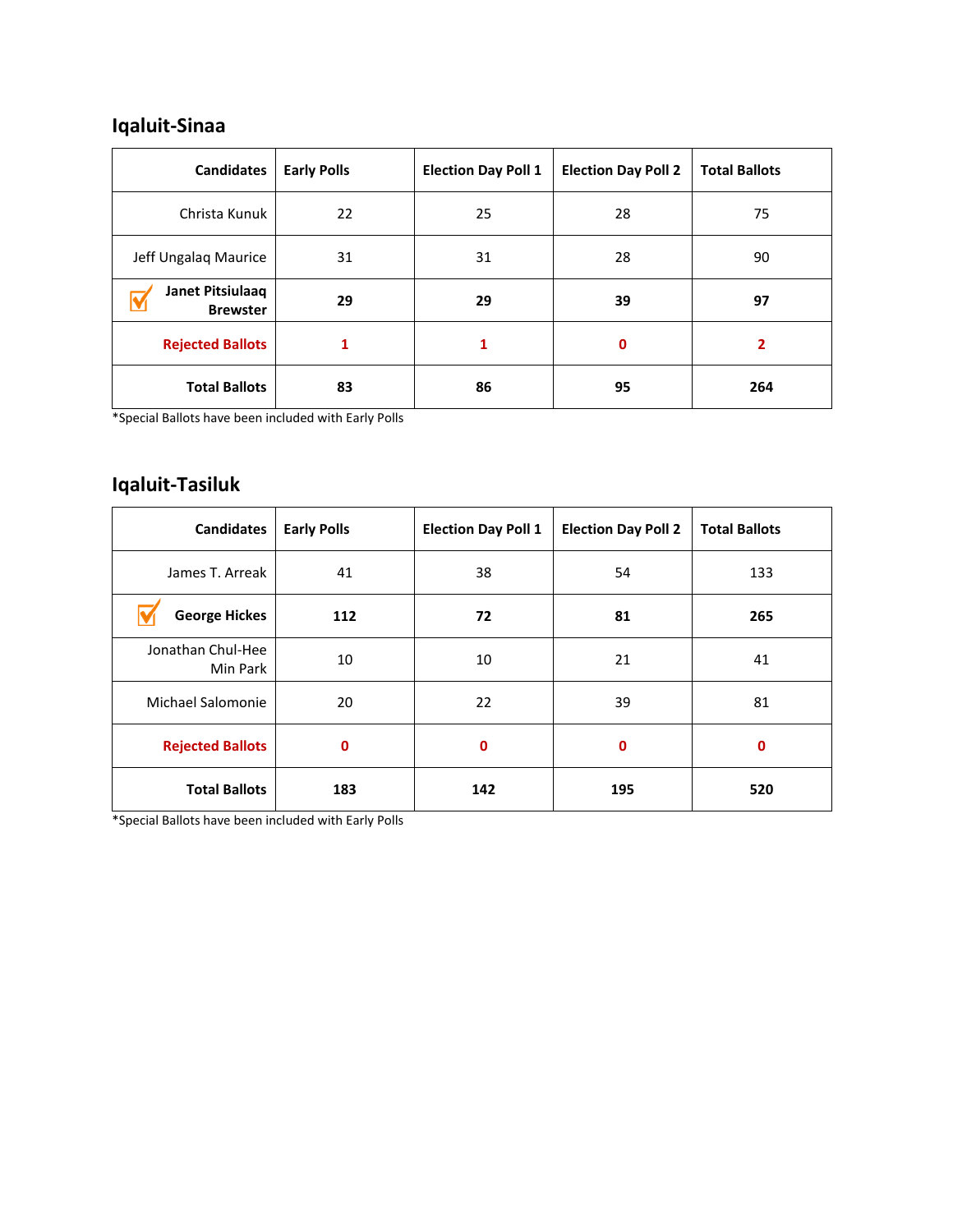### **Kugluktuk**

| <b>Candidates</b>           | <b>Early Polls</b> | <b>Election Day Poll 1</b> | <b>Election Day Poll 2</b> | <b>Total Ballots</b> |
|-----------------------------|--------------------|----------------------------|----------------------------|----------------------|
| <b>Bobby Anavilok</b>       | 68                 | 30                         | 72                         | 170                  |
| Angele Kuliktana            | 32                 | 17                         | 28                         | 77                   |
| Genevieve Nivingalok        | 18                 | 10                         | 23                         | 51                   |
| Calvin Aivgak Pedersen      | 42                 |                            | 69                         | 140                  |
| <b>Rejected Ballots</b>     | 1                  | 2<br>2                     |                            | 5                    |
| <b>Total Ballots</b><br>161 |                    | 88                         | 194                        | 443                  |

#### **Netsilik**

| <b>Candidates</b>           | <b>Kugaaruk</b><br><b>Early Polls</b> | <b>Kugaaruk</b><br><b>Election Day</b> | Taloyoak<br><b>Early Polls</b> | Taloyoak<br><b>Election Day</b> | <b>Total Ballots</b> |
|-----------------------------|---------------------------------------|----------------------------------------|--------------------------------|---------------------------------|----------------------|
| Simon Qingnaqtuq            | 2                                     | 16                                     | 17                             | 48                              | 83                   |
| Emiliano Qirngnug           | 9                                     | 155                                    | 5                              | 18                              | 187                  |
| 'Inagayuk Joseph<br>Quqqiaq | 0                                     | 10                                     | 33                             | 179                             | 222                  |
| <b>Rejected Ballots</b>     | $\mathbf 0$                           | $\mathbf 0$                            | 0                              | $\mathbf 0$                     | $\mathbf 0$          |
| <b>Total Ballots</b>        | 11                                    | 181                                    | 55                             | 245                             | 492                  |

\*Special Ballots have been included with Early Polls

### **Pangnirtung**

| <b>Margaret Nakashuk</b> | Acclaimed |
|--------------------------|-----------|
|--------------------------|-----------|

### **Quttiktuq**

Ē

| <b>V</b> David Akeeagok | <b>Acclaimed</b> |
|-------------------------|------------------|
|                         |                  |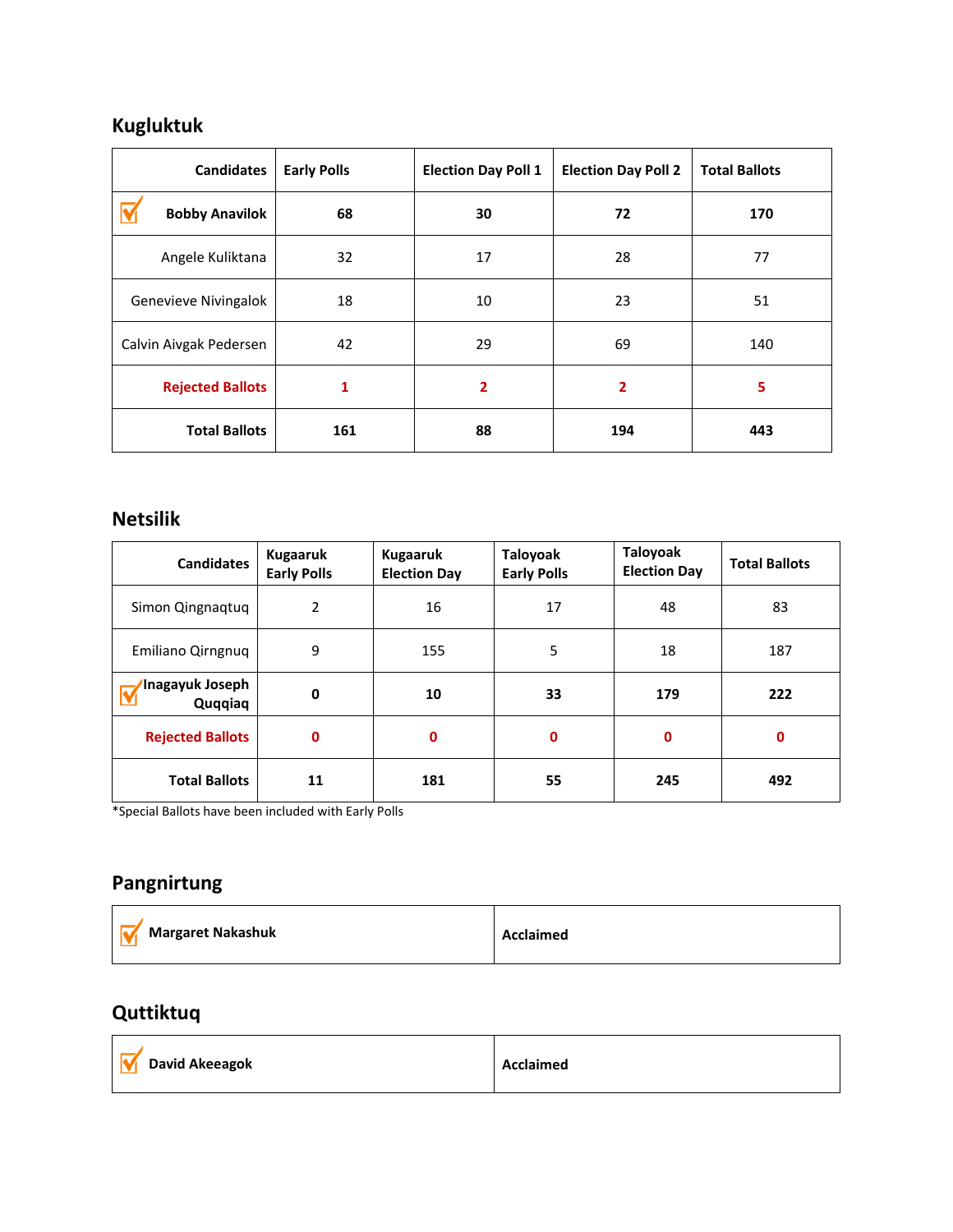### **Rankin Inlet North-Chesterfield Inlet**

| <b>Candidates</b>                    | <b>Rankin Inlet</b><br><b>Early Polls</b> | Rankin<br>Inlet<br><b>Election</b><br>Day Poll 1 | <b>Rankin</b><br><b>Inlet</b><br><b>Election</b><br>Day Poll 2 | <b>Chesterfield</b><br>Inlet<br><b>Early Polls</b> | <b>Chesterfield</b><br><b>Inlet Election</b><br>Day | <b>Total Ballots</b> |
|--------------------------------------|-------------------------------------------|--------------------------------------------------|----------------------------------------------------------------|----------------------------------------------------|-----------------------------------------------------|----------------------|
| Albert Aokaut                        | 22                                        | 12                                               | 5                                                              | $\mathbf 0$                                        | 4                                                   | 43                   |
| <b>Alexander</b><br><b>Sammurtok</b> | 41                                        | 39                                               | 25                                                             | 9                                                  | 33                                                  | 147                  |
| Q. Cathy<br>Towtongie                | 36                                        | 37                                               | 16                                                             | 4                                                  | 31                                                  | 124                  |
| <b>Rejected Ballots</b>              | $\overline{2}$                            | 0                                                | $\mathbf 0$                                                    | $\mathbf 0$                                        | $\mathbf 0$                                         | 2                    |
| <b>Total Ballots</b>                 | 101                                       | 88                                               | 46                                                             | 13                                                 | 68                                                  | 316                  |

\*Special Ballots have been included with Rankin Inlet Early Polls

### **Rankin Inlet South**

| <b>Candidates</b>       | <b>Early Polls</b> | <b>Election Day Poll 1</b> | <b>Election Day Poll 2</b> | <b>Total Ballots</b> |
|-------------------------|--------------------|----------------------------|----------------------------|----------------------|
| <b>Tagak Curley</b>     | 44                 | 19                         | 35                         | 98                   |
| Lorne Kusugak           | 69                 | 59                         | 70                         | 198                  |
| Bobby Oolooyuk          | 47                 | 17                         | 18                         | 82                   |
| <b>Rejected Ballots</b> | 0                  | 1                          | 0                          |                      |
| <b>Total Ballots</b>    | 160                | 96                         | 123                        | 379                  |

\*Special Ballots have been included with Early Polls

### **South Baffin**

| Acclaimed |
|-----------|
|           |